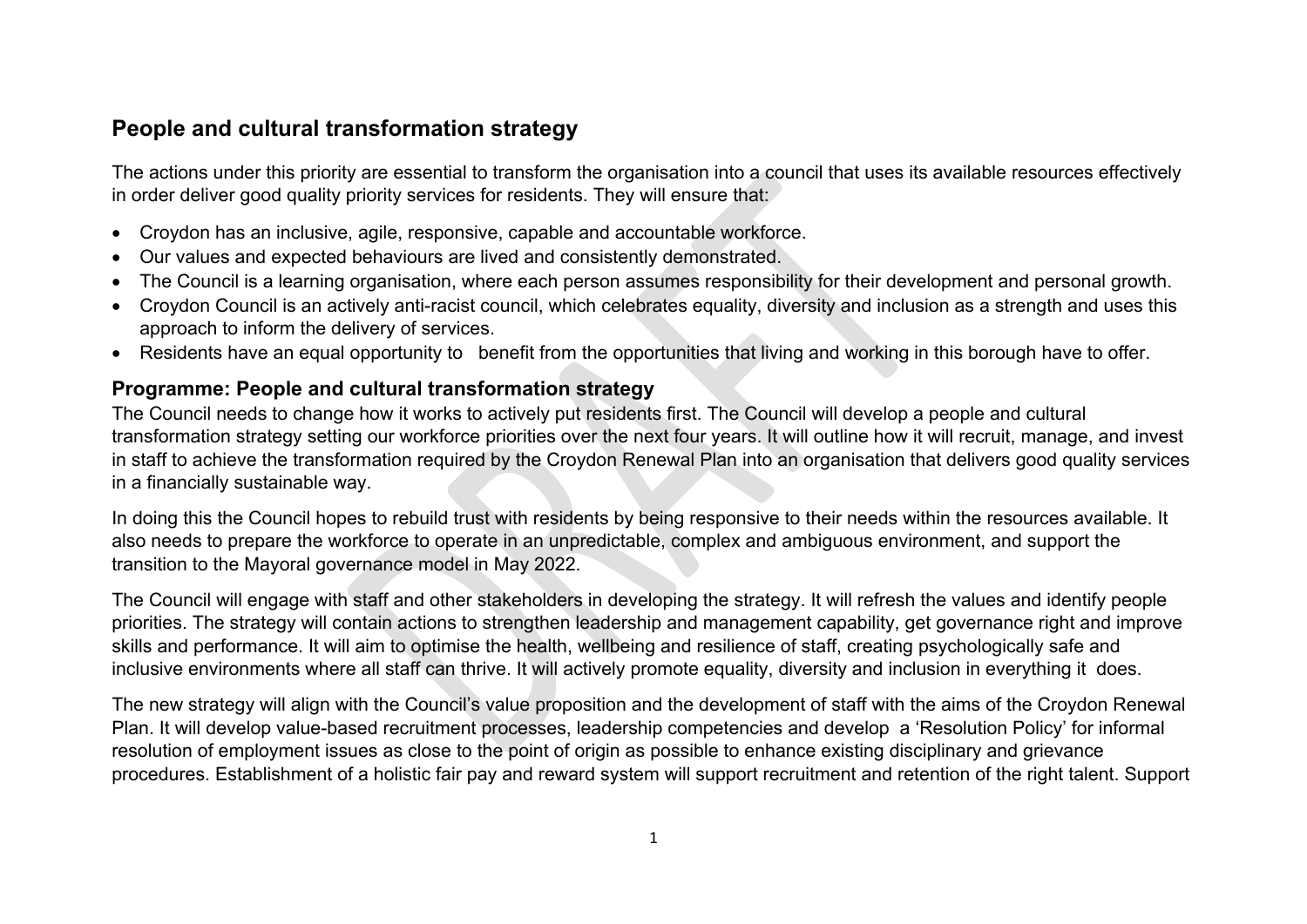programmes and learning and development opportunities will help staff to reach their full potential, enabling them to play their part in rebuilding the Council.

The strategy should be in place by July 2022.

The cultural transformation of the Council will be guided by its organisational values which is undergoing review and will be refreshed by the launch of this programme.

## **Croydon Council's values**

**One team** - Crossing boundaries to work together towards shared goals with colleagues, partners and communities.

**Proud to serve** - striving to always do our best for the community, getting the most from limited resources and using taxpayers' money wisely.

**Honest and open** - working hard to build trust by treating everyone with honesty and integrity.

**Taking responsibility** - encouraging and supporting each other to take responsibility and show what we can do, learning together and recognising all of our contributions.

**Valuing diversity** - making the most of the many perspectives that make Croydon distinctive.

The strategy will have seven interdependent priorities that will be built around:

- 1. **Strengthen our leadership and management capabilities** developing mindsets and behaviours aligned with the values.
- 2. **Build an equality driven, diverse and inclusive workplace** creating a happier, healthier and fairer workplace, where staff can thrive and are engaged and motivated to deliver positive outcomes for residents.
- 3. **Prioritise the health, wellbeing and resilience of staff**.
- 4. **Build skills and capabilities and optimise performance** responding to current and future workforce skills and capability challenges at all levels and creating a learning culture with an aligned performance management system that informs continuous improvement.
- 5. **Acquire and retain talent** developing a recognition culture, paying attention to line management development and prioritising staff health and wellbeing